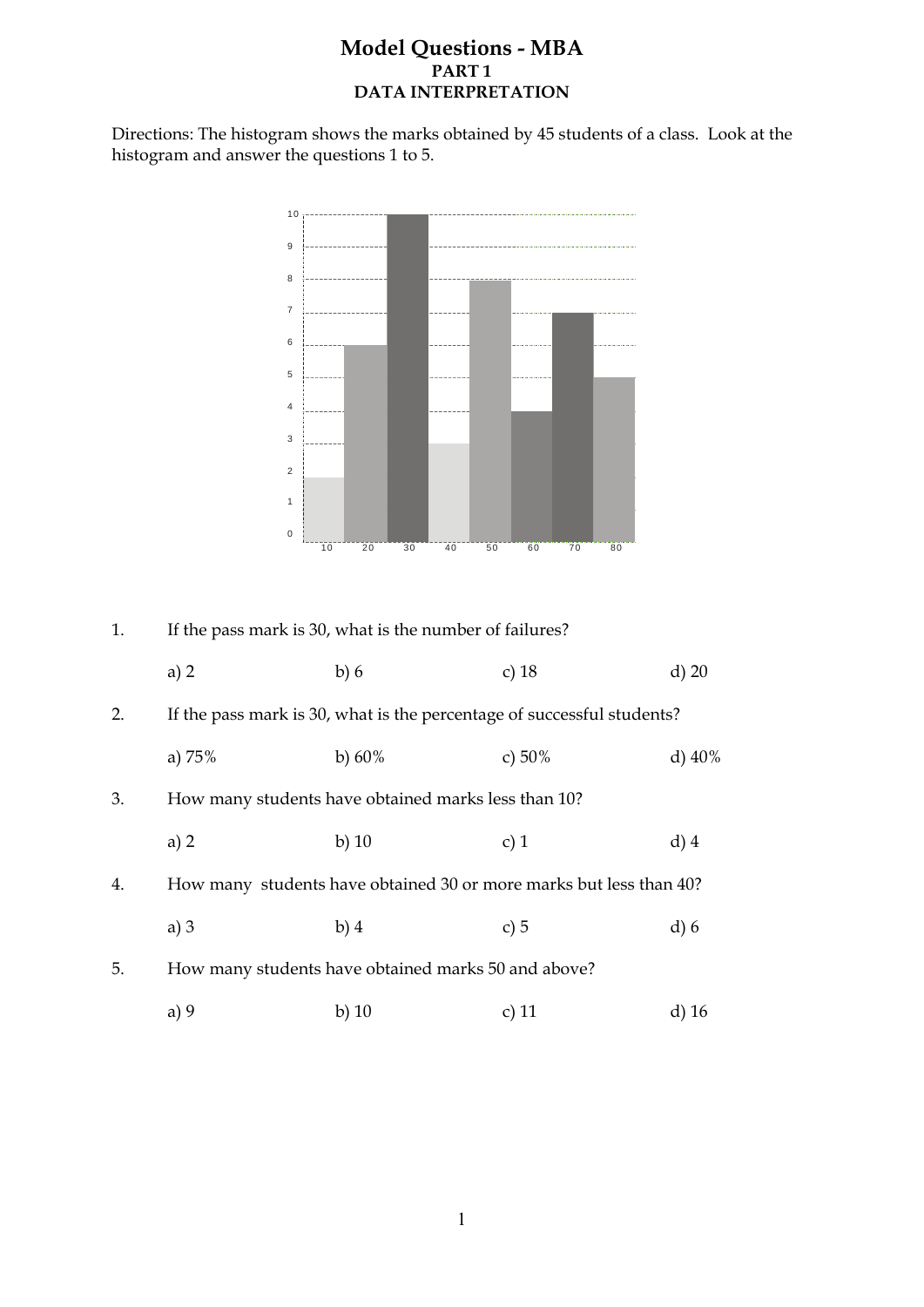Study the following table and answer question Nos.6 to 10 :

Number of candidates appeared and qualified a test (in hundreds) in six different years from five different zones:

|       |      |       |      |       |      | <b>ZONES</b> |      |       |      |       |
|-------|------|-------|------|-------|------|--------------|------|-------|------|-------|
| Years |      | P     |      |       |      | R            |      | S     |      | T     |
|       | App. | Oual. | App. | Qual. | App. | Qual.        | App. | Qual. | App. | Qual. |
|       |      |       |      |       |      |              |      |       |      |       |
| 2005  | 3.2  | 2.5   | 3.5  | 1.4   | 3.8  | 2.2          | 4.2  | 2.4   | 6.2  | 2.6   |
| 2006  | 4.6  | 3.4   | 6.9  | 4.2   | 6.9  | 4.4          | 7.4  | 3.3   | 6.2  | 4.8   |
| 2007  | 6.5  | 4.9   | 7.7  | 4.5   | 5.9  | 4.8          | 8.3  | 5.6   | 6.4  | 4.2   |
| 2008  | 7.4  | 5.7   | 5.4  | 3.4   | 7.2  | 3.2          | 9.3  | 6.4   | 7.8  | 6.2   |
| 2009  | 8.8  | 4.8   | 6.6  | 5.2   | 8.6  | 6.8          | 11.4 | 5.2   | 9.9  | 6.9   |
| 2010  | 9.2  | 5.6   | 10.6 | 6.4   | 10.3 | 7.4          | 14.2 | 11.4  | 11.8 | 9.4   |

App. Appeared; Qual. Qualified.

- 6. In which year was in Zone S the difference between the appeared candidates and qualified candidates second lowest?
- a) 2005 b) 2007 c) 2008 d) 2010.
- 7. Number of candidates qualified the test from Zone R in the year 2010 was approximately what percentage of the number of candidates appeared from Zone Q in the year 2008?
- a) 152 b) 147 c) 137 d) 132
- 8. What was the average number of candidates appeared from Zone T over all the years together?
- a) 810 b) 815 c) 825 d) 805
- 9. What was the respective ratio between the number of candidates appeared from Zone P in the year 2005 and the number of candidates qualified from Zone S in the year 2007?
- a) 4:7 b) 4:9 c) 9:4 d) 8:13
- 10. From which zone was the total number of candidates who qualified the test, second highest in the year 2009 and 2010 together?
- a) P b) T c) Q d) R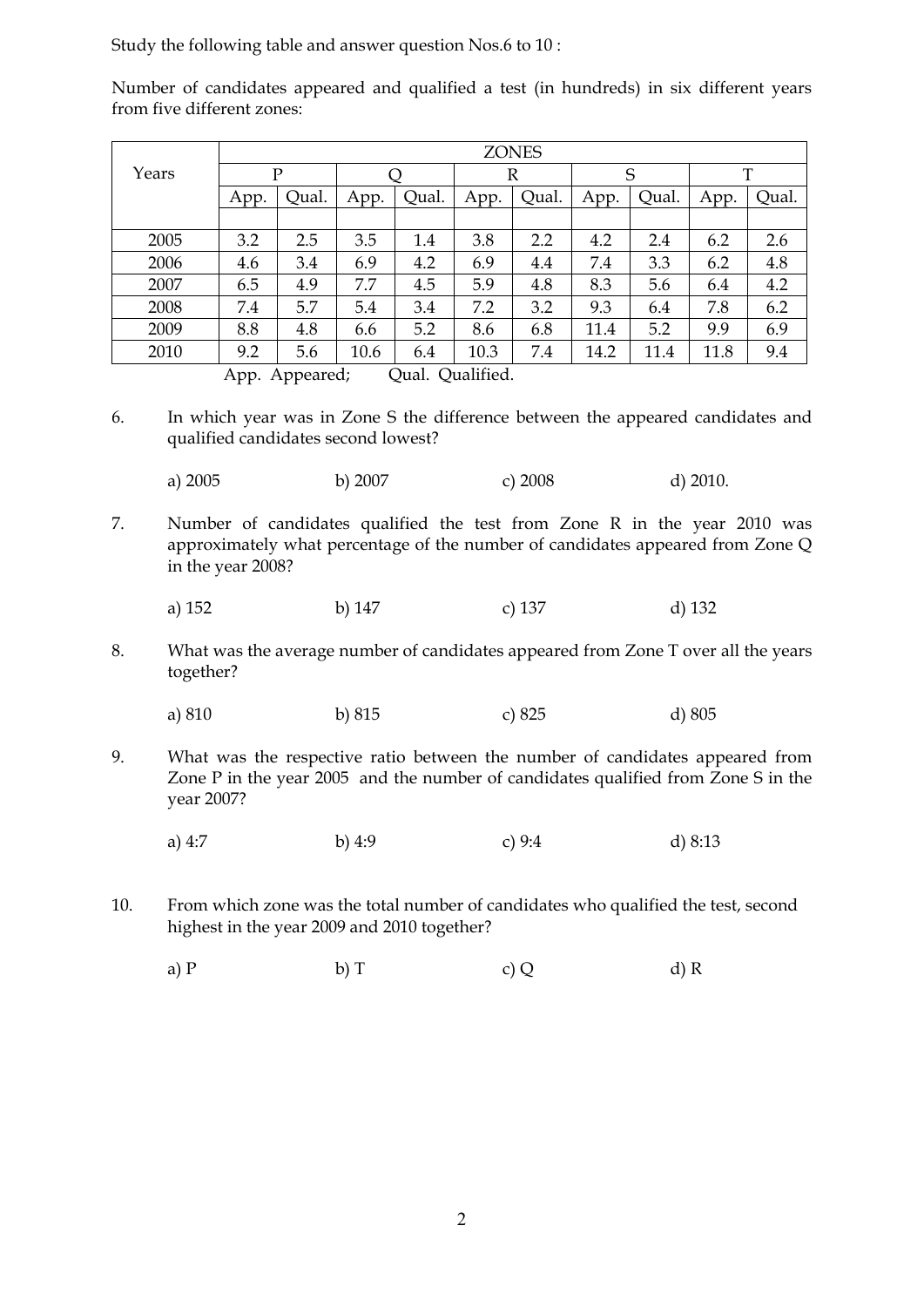11. Which one of the following Venn diagram represent the best relationship between snake, Lizard and Reptiles



12. In the following figure, which number represents the Women Doctors who are not employed?



- 13. Rama left home and walked 5km soiuthwards, turned right and walked 2 km and turned right and walked 5 km and turned left and walked 5 km. How many kilometers will he have to walk to reach his home straight?
- a) 5 b) 7 c) 17 d) 15
- 14. Four people A, B, C and D are on a ladder. A is further up the ladder than B. B is in between A and C. I f D is still further than A, whos is the second person from the bottom?
- a) D b) A c) C d) B

#### **Please refer to the Pie chart given below and answer questions 15 to 18.**



15. The amount spent on raw materials in 1998 was --% of the amount spent on …

c) 225, advertising/sp in 1995 d) 100 raw materials in 1995.

a) 200, R & D in 1995 b) 103, salaries /wages in 1995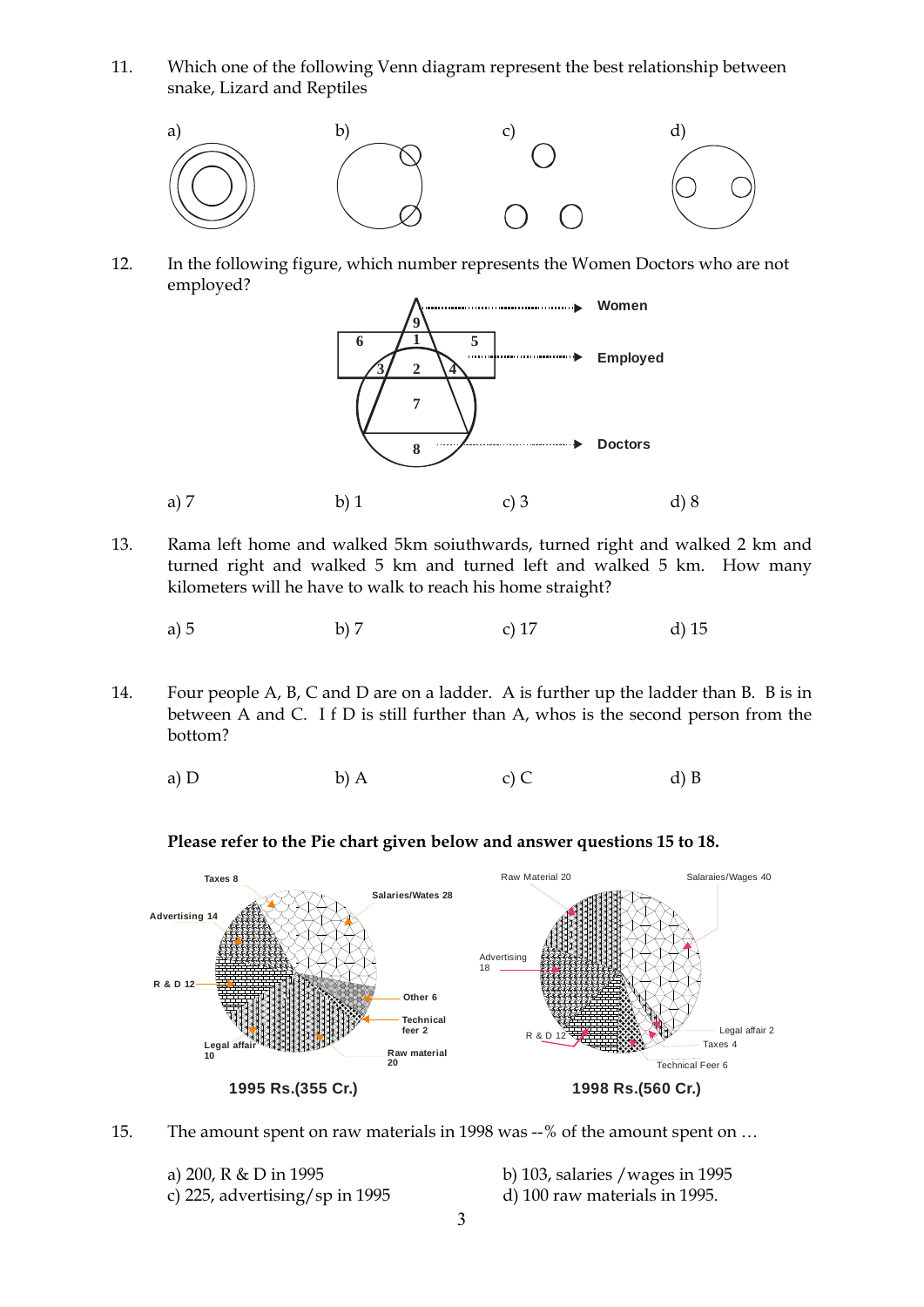16. The amount spent on salaries and wages in 1995 was 140% of the amount spent on

| a) R & D in 1995          | b) Raw materials in 1995  |
|---------------------------|---------------------------|
| c) Advertising/SP in 1995 | d) Raw materials in 1998. |

17. The fraction of total expenditure for 1995 and 1998 spent on legal affairs was about

a) 0.01 b) 0.12 c) 0.05 d) 0.5

- 18. The amount spent in 1998 on advertising is approximately equal to the amount spent on which of the following:
	- (i) Salaries/wages in 1995
	- (ii) Advertising ,R & D and technical fees in 1995
	- (iii) One-third of salaries, waghes, R & D and taxes in 1998
	- (iv) All of the above
	- (v) None of the above

Choose the correct answer from below:

a) Only b) I, II and III only c) IV only d) V

19. Which of the following diagrams indicates the best relation between profit, Dividend and Bonus?



20. Which of the following diagrams indicates the best relation between Women, Mothers and Engineers?

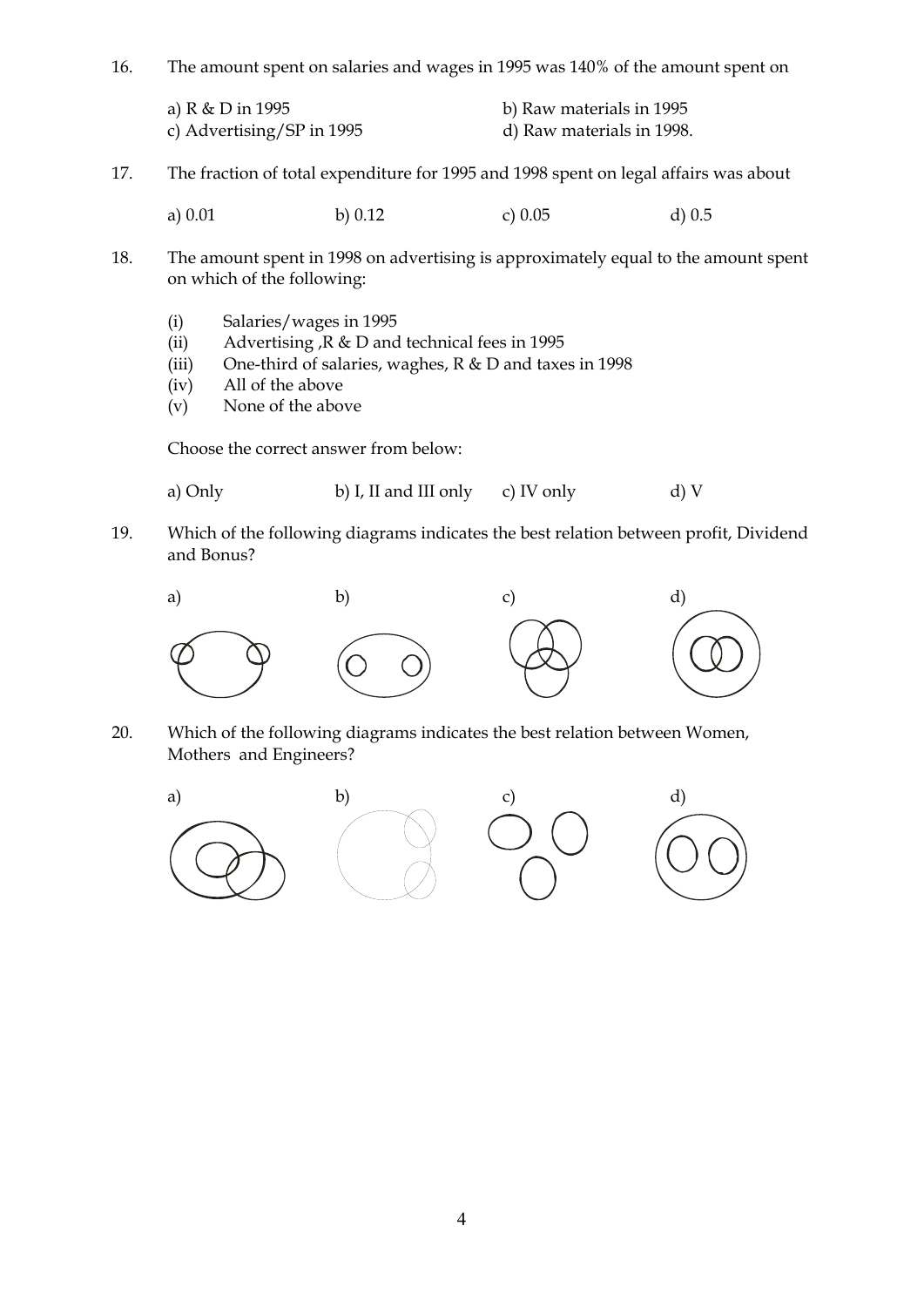#### **PART II QUANTITATIVE.**

21. Ram deposited Rs.10,000 to open a new savings account that earned 4% annual interest, compounded quarterly, If there were no other transactions in the account, what will be the amount of money in Ram's account 6 months after the account was opened?

a) Rs.10,100. b) Rs.10,101 c) Rs.10,201 d) Rs.10,416

- 22. A marketing firm determined that of 200 households surveyed, 80 used neither brand A nor| brand B soap, 60 used only brand A soap, and for every household tht used both brands of soap, 3 used only brand B soap. How many of the 200 households surveyed used both brands of soap?
- a) 20 b) 15 c) 40 d) 45
- 23. If a certain retail store's revenue in November was 2/5 of its revenue in December and its | revenue in January was  $\frac{1}{4}$  of its revenue in November, then the store's revenue in December was how many times the average (arithmetic mean) of its revenues in November and January?

a)  $\frac{1}{4}$  b)  $\frac{1}{2}$  c) 2 d) 4

- 24. If n is the product of the integers from 1 to 8, inclusive, how many different prime factors greater than 1 does n have?
- a) Four b) Five c) Seven d) Six.

25. A fruit vendor sells 50% of oranges he had bought and throws away 10% of the remainder. Next day he sells 40% of the remainder and throws away the rest. What percentage of his oranges does the vendor throws?

- a) 42 b) 32 c) 23 d) 37
- 26. A club collected exactly Rs.5990 from its members. If each member contributed at least Rs.120, what is the greatest number of members the club could have?
- a) 50 b) 43 c) 44 d) 49
- 27. Of the 3,600 employees of company X, 1/3 are clerical. If the clerical staff were to be reduced by 1/3, what percent of the total number of the remaining employees would then be clerical?
- a) 25% b) 20% c) 33⅓% d) 12.5%
- 28. A tank contains 10,000 gallons of a solution that is 5% sodium chloride by volume. If 2,500 gallons of water evaporate from the tank, the remaining solution will be approximately what percent sodium chloride?
- a) 1.25% b) 6.67% c) 3.75% d) 6.25% 29. An empty pool being filled with water at a constant rate takes 8 hours to fill to 3/5 of its capacity. How much more time will it take to finish filling the pool?

a) 5 hours 30 mins b) 4 hours 48 mins c) 2 hours 40 mins d) 5 hours 20 mins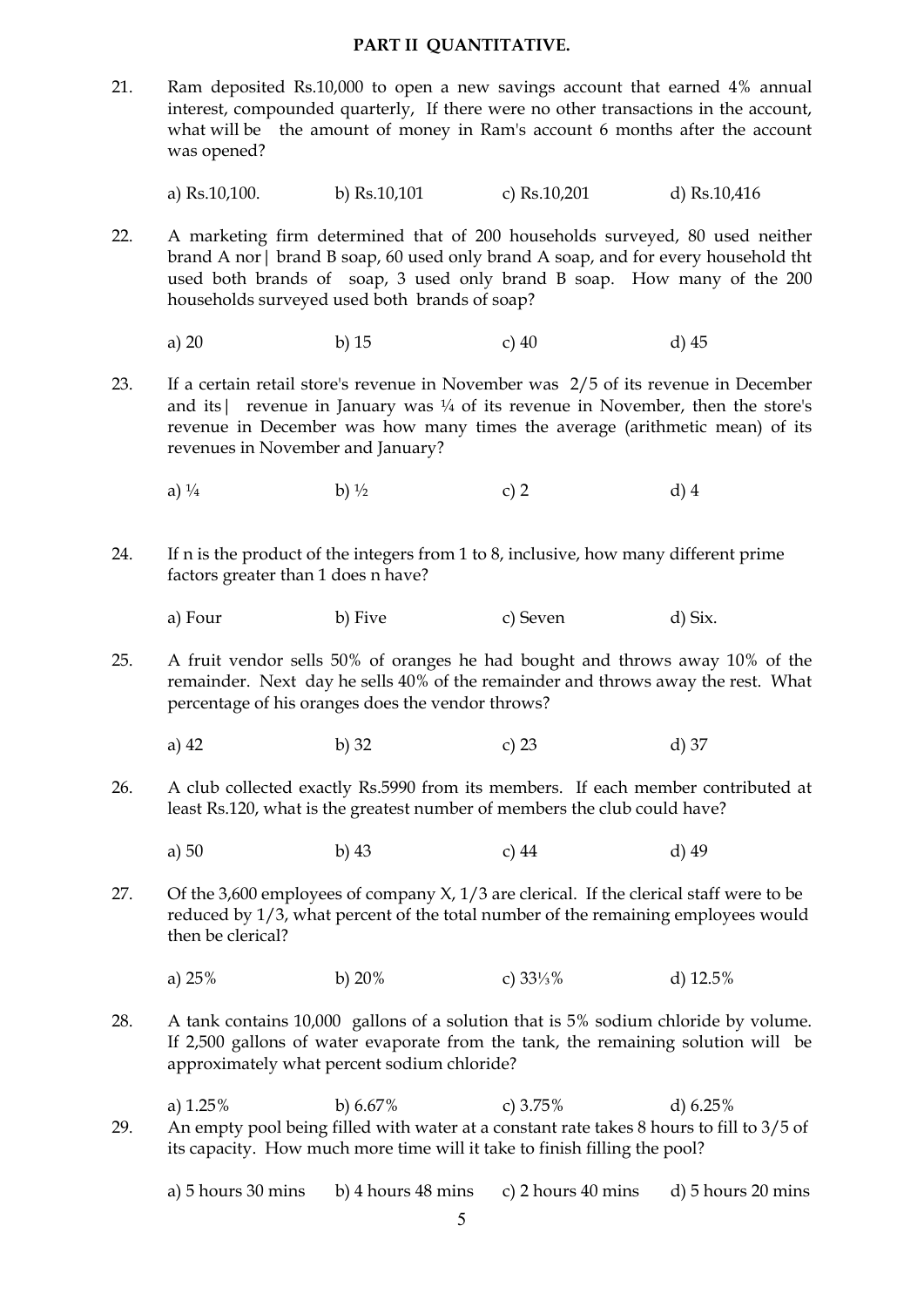- 30. Of the final grades received by the students in a certain finance course,  $1/5$  are A's,  $\frac{1}{4}$  are B's, ½ are C's, and the remaining 10 grades are D's. What is the number of the students in the course?
- a) 80 b) 200 c) 160 d) 400
- 31. The probability is  $\frac{1}{2}$  that a certain coin will turn up heads on any given time. If the coin is to be tossed three times, what is the probability that on at least one of the tosses the coin will turn up tails?
	- a)  $7/8$  b)  $1/8$  c)  $\frac{1}{2}$  d)  $15/16$
- 32. If  $\frac{1}{2}$  of the air in a tank is removed with each stroke of al vacuum pump, what fraction of the original amount of air has been removed after 4 strokes?
	- a)  $7/8$  b)  $15/16$  c)  $\frac{1}{4}$  d)  $1/16$
- 33. Car X and car Y traveled the same 80 k.m. route. If car X took 2 hours and car Y traveled at an average speed that was 50% faster than the average speed of car X, how many hours did it take car Y to travel the route?
	- a)  $2/3$  b)  $1-3/5$  c) 3 d)  $1-1/3$
- 34. If the average (arithmetic mean) of the four numbers K,  $2K + 3$ ,  $3K$  5, and  $5K + 1$  is 63, what is the value of K?
	- a) 23 b) 11 c) 22 d) 25 -3/10
- 35. If  $\frac{1}{2} + \frac{1}{3} + \frac{1}{4} = \frac{13}{x}$ , which of the following must be an integer?

|           | I. $X/8$<br>II. $X/12$<br>III. $X/24$ . |            |             |                  |
|-----------|-----------------------------------------|------------|-------------|------------------|
| a) I only |                                         | b) II only | c) III only | d)I and III only |

- 36. A store currently charges the same price for each towel that it sells. If the current price of each towel were to be increased by Re.1, 10 fewer of the towels could be bought for Rs.120, excluding sales tax. What is the current price of each towel?
	- a) Rs.12 b) Rs.6 c) Rs.4 d) Rs.3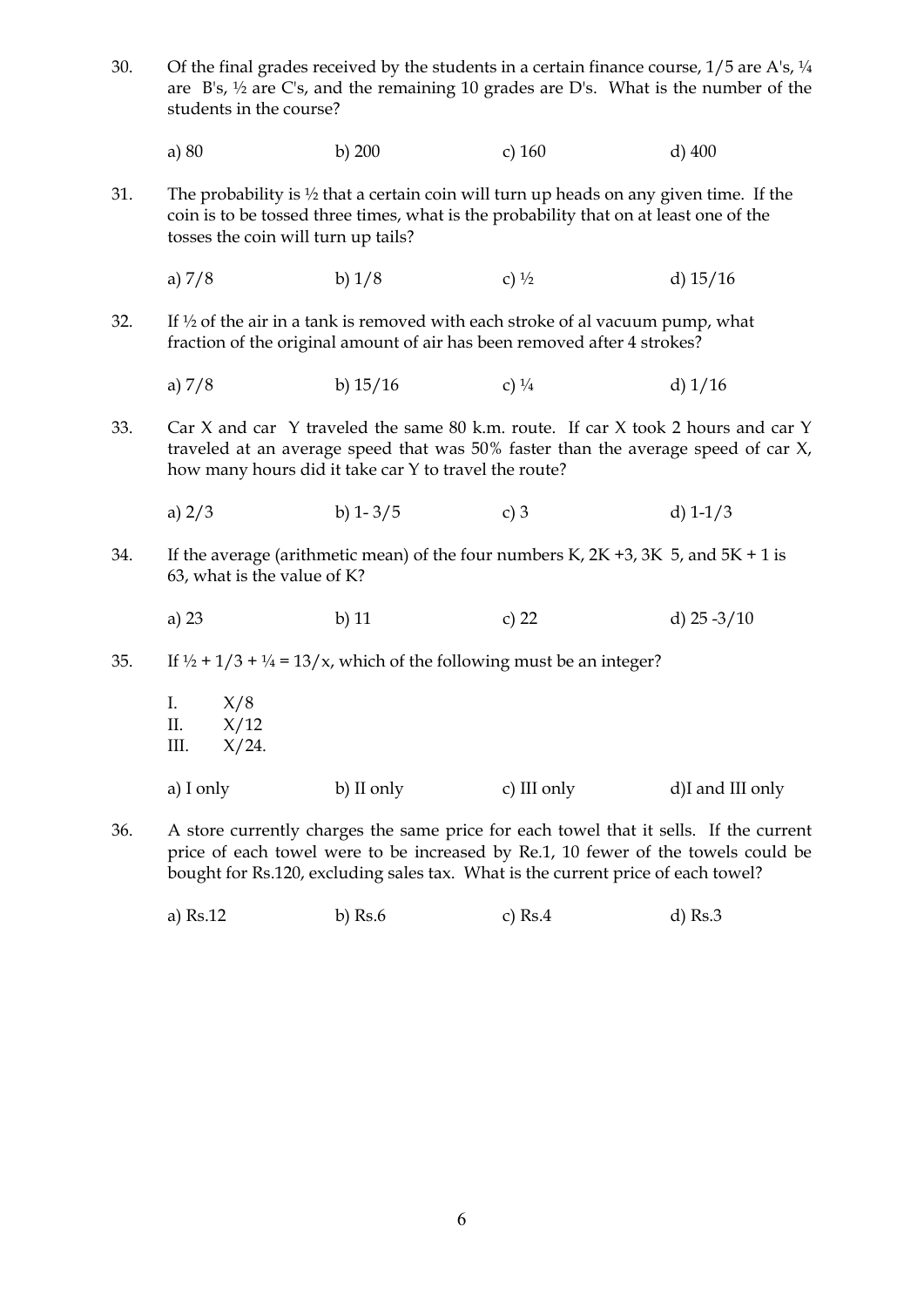- 37. If the sum of n consecutive integers is 0, which of the following must be true?
	- I. n is an even number
	- II. n is an odd number
	- III. the average (arithmetic mean) of the n integers is 0.

| a) I only | b) II only | c) III only | d) II and III only |
|-----------|------------|-------------|--------------------|
|           |            |             |                    |

38. Drum X is  $\frac{1}{2}$  full of oil and drum Y, which has twice the capacity of drum X, is  $\frac{2}{3}$ full of oil, If all of the oil in drum  $X$  is poured into drum  $Y$ , then drum  $Y$  will be filled to what fraction of its capacity?

a) 
$$
\frac{3}{4}
$$
 \t\t b)  $\frac{5}{6}$  \t\t c)  $\frac{11}{12}$  \t\t d)  $\frac{11}{6}$ 

39. Of the 50 researchers in a work group, 40% will be assigned to team A and the remaining 60% to team B. However, 70% of the researchers prefer team A and 30% prefer team B. what is the lowest possible number of researchers who will not be assigned to the team they prefer?

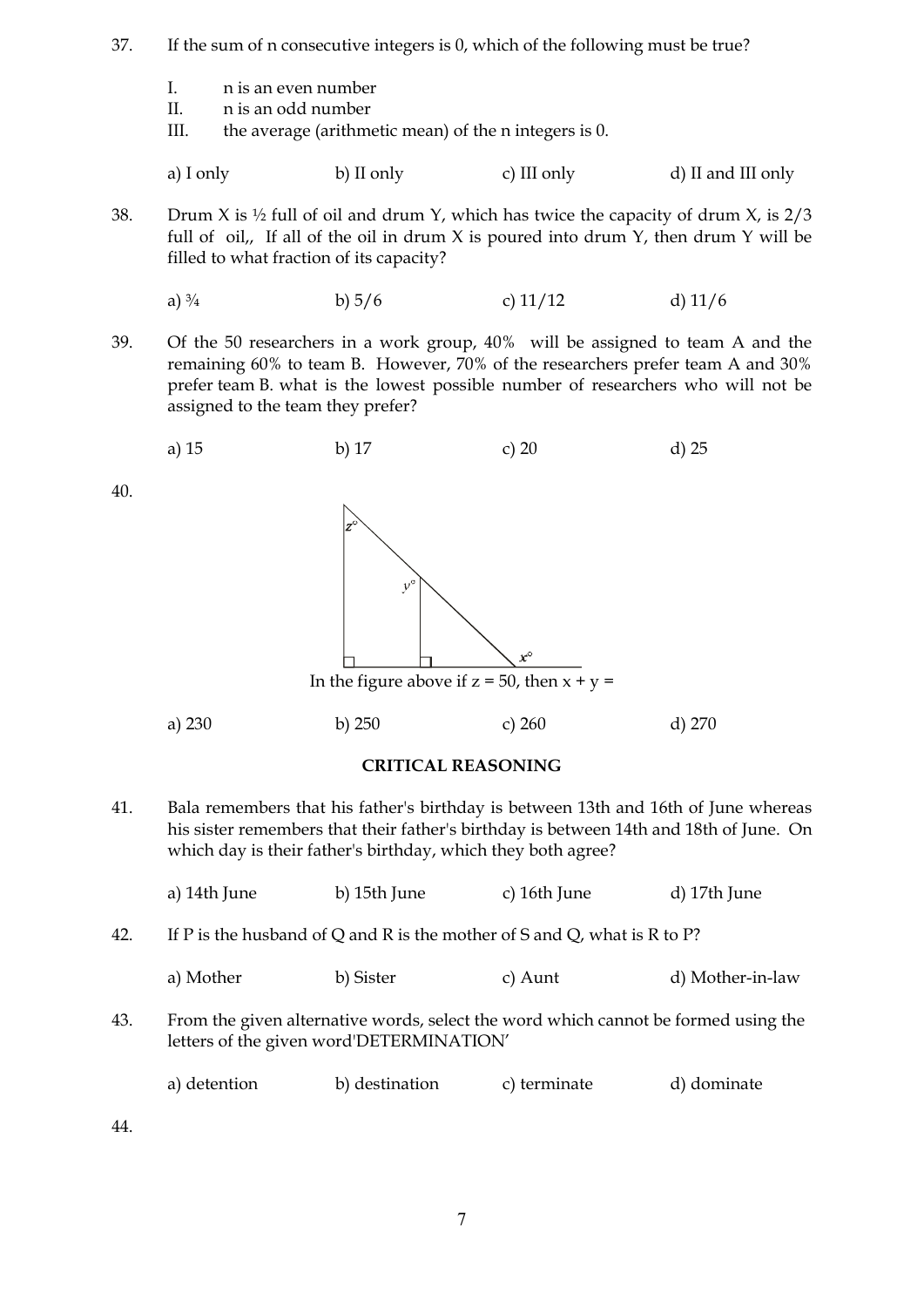|     | 186<br>60                  | 564                                                              |                                                                                                                                                                                   |                  |
|-----|----------------------------|------------------------------------------------------------------|-----------------------------------------------------------------------------------------------------------------------------------------------------------------------------------|------------------|
|     | 18                         | 1698                                                             |                                                                                                                                                                                   |                  |
|     | ?                          |                                                                  |                                                                                                                                                                                   |                  |
|     | a) 5100                    | b) $5052$                                                        | c) 5094                                                                                                                                                                           | $d)$ 4860        |
| 45. | B                          |                                                                  | Daily in the morning the shadow of pillar A falls on Pillar B and in the evening the<br>shadow of Pillar B falls on pillar A exactly. So in which direction is Pillar A to Pillar |                  |
|     | a) Eastern side            | b)Western side                                                   | c) Northern side                                                                                                                                                                  | d) Southern side |
| 46. |                            | kilometers will he have to walk to reach his home straight?      | Rama left home and walked 5km southwards, turned right and walked 2 km and<br>turned right and walked 5 km and turned left and walked 5 km. How many                              |                  |
|     | a) $5$                     | b) $17$                                                          | c) $7$                                                                                                                                                                            | $d)$ 15          |
| 47. |                            |                                                                  | Pointing out to a photograph, a man tells his friend 'She is the daughter of the only<br>son of my father's wife.' How is the girl in the photograph related to the man?          |                  |
|     | a) Daughter                | b) Cousin                                                        | c) Mother                                                                                                                                                                         | d) Sister        |
| 48. |                            | them. How many took both marketing and finance?                  | In a group of 150 students, 70 took marketing, 80 took finance while 30 took none of                                                                                              |                  |
|     | a) $20$                    | b) $30$                                                          | c) 50                                                                                                                                                                             | $d)$ 40          |
| 49. |                            | father will be three times that of the daughter. Their ages are: | The sum of ages of a daughter and father is 56 years. After 4 years, the age of the                                                                                               |                  |
|     | a) 14, 42                  | b) $16, 40$                                                      | c) $12, 44$                                                                                                                                                                       | d) $15,41$       |
| 50. |                            | time she rests will be on which day of the week?                 | A woman works continuously for 7 days in the kitchen and refuses to work on the<br>8th day when her husband takes over. If she starts her work on s Sunday, the 10th              |                  |
|     | a) Sunday                  | b) Tuesday                                                       | c) Monday                                                                                                                                                                         | d) Friday        |
| 51. | the picture                |                                                                  | Pointing to a man in the family photograph, a woman said, "the father of his brother<br>is the only son of my grandfather". What is the woman's relationship to the man in        |                  |
|     | a) Aunt                    | b) Mother                                                        | c) Daughter                                                                                                                                                                       | d) Sister        |
|     | Find the missing numbers:  |                                                                  |                                                                                                                                                                                   |                  |
| 52. | 885, 870, 855, 840, -----. |                                                                  |                                                                                                                                                                                   |                  |
|     | a) 835                     | b) 855                                                           | c) $825$                                                                                                                                                                          | d) 815           |
|     |                            |                                                                  |                                                                                                                                                                                   |                  |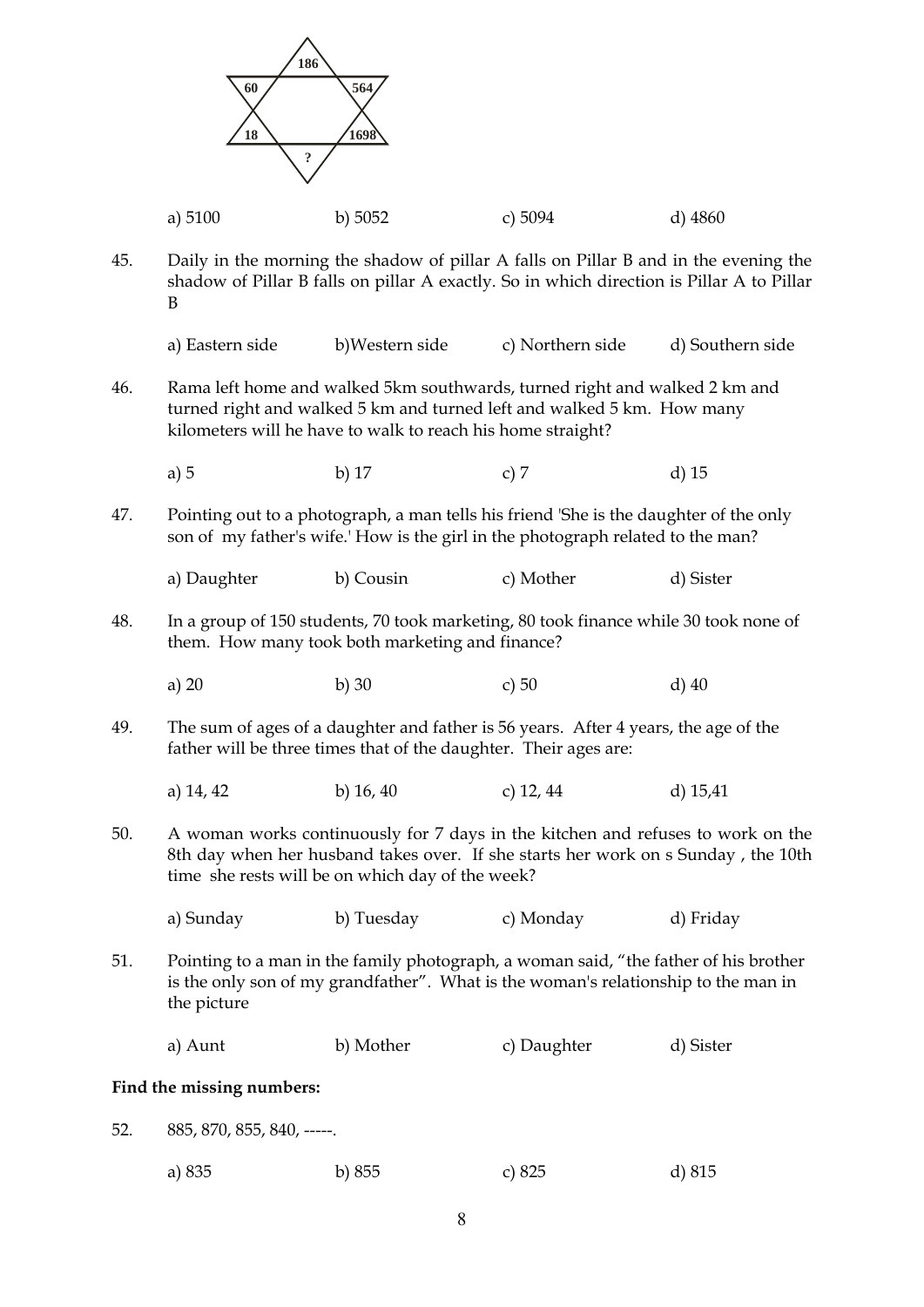53. 11, 16, 23, 32, 43, -----

| a) 56 | $b)$ 55 | c) $57$ | $d$ ) 54 |
|-------|---------|---------|----------|
|       |         |         |          |

#### *Read the following carefully and answer questions nos. 54 to 56*

Six friends are sitting around a circular table at equal distance from each other. A is sitting two places right of B who is exactly opposite C. C is on immediate left of D, who is exactly opposite to E. F is also sitting at the table.

| 54. |                                                           | Who is the only person sitting between B and A? |                |                      |
|-----|-----------------------------------------------------------|-------------------------------------------------|----------------|----------------------|
|     | a) $F$                                                    | $b)$ C                                          | $c)$ D         | d) E                 |
| 55. | A is not sitting at equal distance from<br>a) $E$ and $C$ | $b)$ D and B                                    | c) $F$ and $D$ | d) All of them above |
| 56. | B is sitting to the<br>a) Left of F                       | b) Right of E                                   | c) Left of $E$ | d) Right of $C$      |

#### PATTERN PERCEPTIONS CHOOSE ANY 2 FROM MAT AIMA CMS

57. If A denotes B denotes  $C$  denotes  $+$ D denotes

Find the value of 12 B 10 A 6 C 10 D 8 :-

a) 120/8 b) 22 c) 120/16 d) 32

58. In this questions, the symbols are used as follows:

 AB means "Add B to A" A?B means "Subtract B from A" AB means "Divides A by B" AB means "Multiply A by B"

A consulting firm involves its client by adding 20% of basic consulting feed as service charges, 12% of the basic consulting fee as service tax, and Rs.20000 as documentation charge. If the basic consulting fee for a client is S, which of the following the final invoice value?

|  |  |  | a) S $(S \t20/100)$ $(S \t12) \t100 \t20000$ |  | b) S (S 20) 100 (S 12) 100 20000 |  |  |
|--|--|--|----------------------------------------------|--|----------------------------------|--|--|
|  |  |  | c) S $(S \t20)$ 100 $(S \t12)$ 100 20000     |  | d) S (s 20) 100 (S 12) 100 20000 |  |  |

59. In a certain code MEN is written as MIN and WOMEN is written as WUMIN. How will child be written in the same code?

| b) CHELD<br>a) CHOLD<br>c) CHILD | d) CHALD |
|----------------------------------|----------|
|----------------------------------|----------|

60. The word BODY is represented by APCZ. What will represent DELHI?

|  | a) CFKHI | b) EFMII | c) CFKIH | d) CKFGH |
|--|----------|----------|----------|----------|
|--|----------|----------|----------|----------|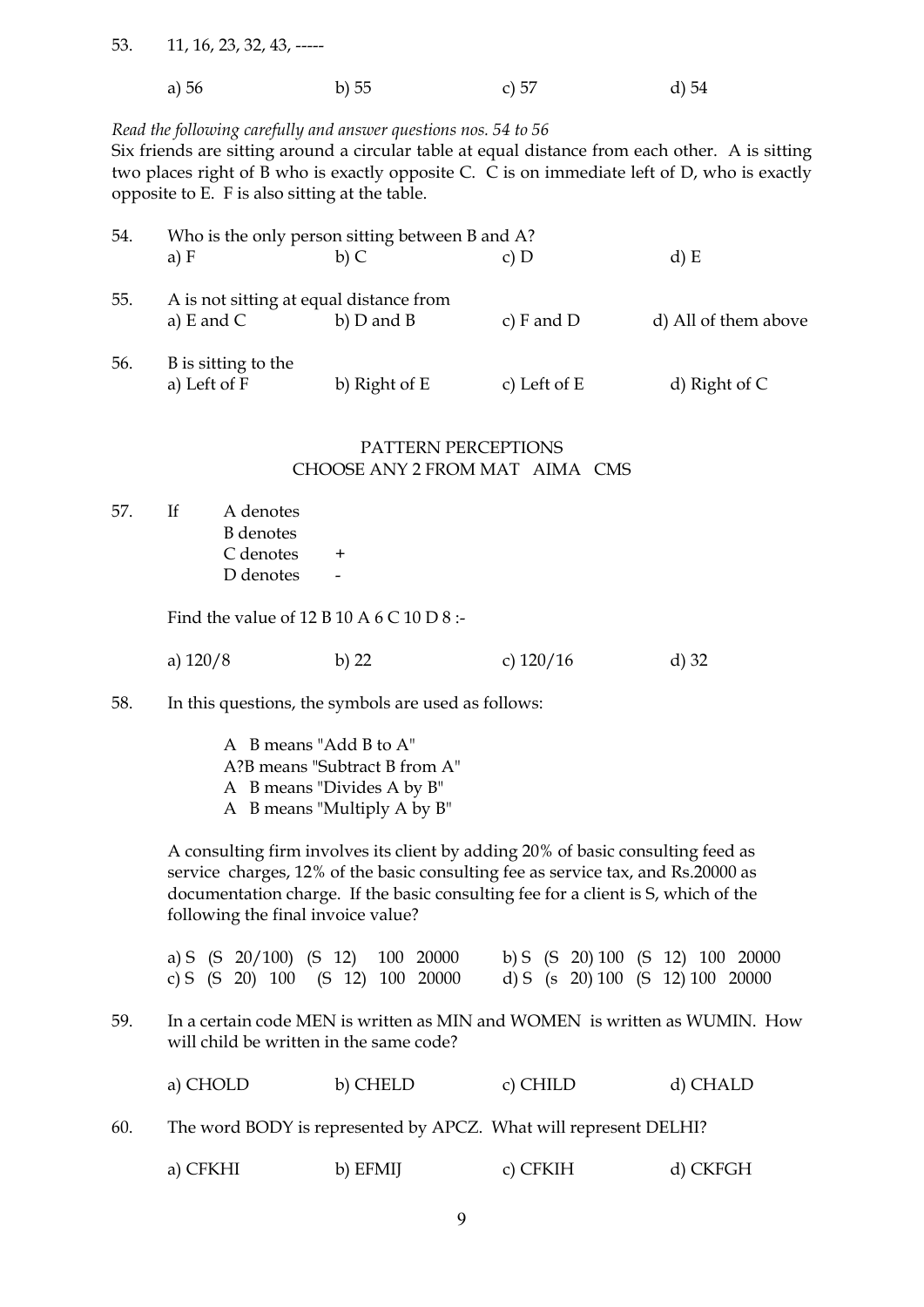#### ENGLISH

#### READ THE FOLLOWING PASSAGE AND ANSWER THE QUESTIONS.

 It is said that the wandering nature of those tectonic plates is the prime cause of earthquakes. But there are three other imponderable possibilities that could well act as triggering factors which could conceivably cause earthquakes.

 The first of those is emission from the sun. It is known that the strength and content of solar winds alter considerably, and wholly unpredictably. It is also known that they can produce considerable alterations in the chemical structures of our atmosphere, which in turn can have the effect of either accelerating, or, as a brake on the rotation of earth; and effect which, because it would be measurable in terms of only hundred a second, would be wholly undetected by many, but could have (or may have had in the past) an influence ranging from the considerable to the profound on the unanchored tectonic palate.

 Secondly, there is a respected body of scientific opinion that holds that the external gravitational forces may exercise some influence. To find out whether these theories are right or wrong, scientists are waiting with considerable interest for the year 1982, when all the nine planets will be in alignment.

 The third potential trigger is man. He has gratuitously and haphazardly, interfered with natural processes since the dawn of recorded time, and there appears no logical reason why he should not be exempt from his unwonted tinkering, from the realm of earthquakes. A species that is capable of prying into, and eventually exploiting the ultimate secrets of nature, and coming up with the hydrogen bomb is capable of anything, The man should consider the regulation of earthquakes, either by stages of triggering or inhibition is not a new idea. Experiments along these lines have already been carried out for peaceful purposes. Unfortunately (if inevitably) the idea has also occurred that the triggering of earthquakes might be an interesting innovation in the next nuclear war and, indeed, has occurred to such a marked extent that there already exists a multinational agreement, duly signed and solemnly sworn to prohibiting the use of nuclear weapons that could endanger the environment by causing such things as atmospheric pollution and the creation of total waves.

#### **QUESTIONS:**

- 61. Earthquakes are caused mainly by
	- a) the structural deformation of earth's crust
	- b) the strength and content of solar winds
	- c) changes in the chemical structures fo the atmosphere
	- d) the unpredictable climate changes.
- 62. This passage was probably written

 a) a nuclear treaty b) after an international conference of scientists c) immediately after a major earthquake d) by an English writer of the 20th century.

- 63. Which of the following is not implied in the passage?
	- a) More often than not earthquakes are creations of human experiments
	- b) The author expresses his analytical view on earthquakes in the passage written in 1982
	- c) External gravitational pulls and sun play an important role creating shattering earthquakes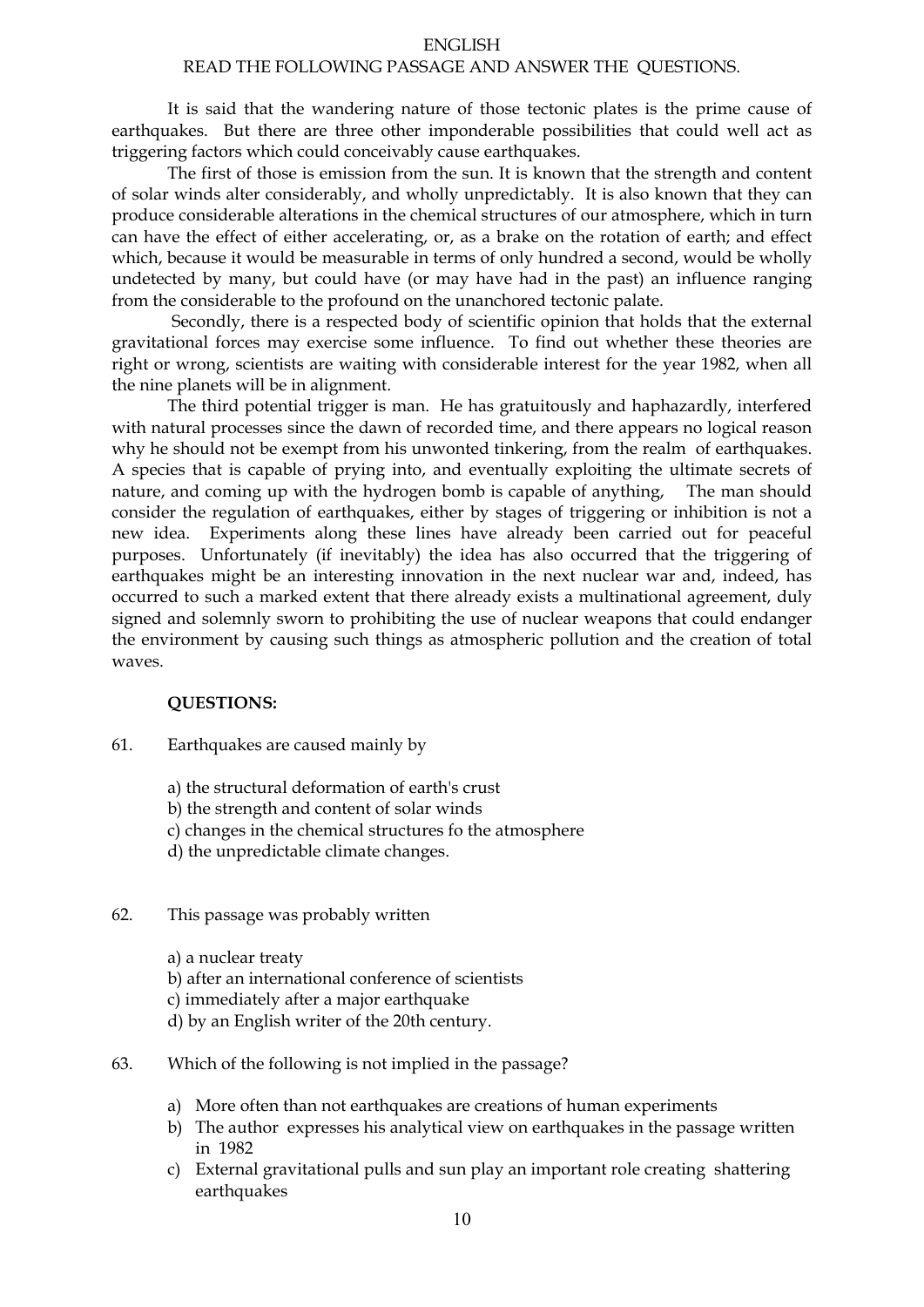- d) Both a) and c)
- 64. Much can be done by man to check earthquakes by
	- a) controlling the rotation of the earth b) having a control over the gravitational forces c) prohibiting the use of nuclear weapons d) altering the strength and course of solar winds.
- 65. The chemical structure of our atmosphere can be altered by
	- a) external gravitational forces b) natural processes c) by staged triggering d) the strength and content of solar winds.
- 66. Man would definitely consider the regulation of earthquakes because
	- a) he was exploiting the ultimate secrets of nature b) he has interfered with the natural processes always c) he was not regretful in bringing out the hydrogen bombs d) none of the above
- 67. The scientists were anticipating
	- a) the discovery of a brake on the rotation of earth b) discovery of the hydrogen bomb c) a multinational agreement d) the time when all the nine planets will be in alignment
- 68. The chief cause of earthquake is
	- a) the solar winds
	- b) the nuclear weapons
	- c) the wandering nature of tectonic plates
	- d) the atmospheric pollution.
- 69. The use of nuclear weapons is prohibited because
	- a) it will cause a wholesale annihilation
	- b) it will cause pollution in the environment and tidal waves
	- c) the countries are afraid of destruction
	- d) none of the above.

## EACH SENTENCE IS BROKEN INTO FOUR PARTS A,B,C,D. MARK THE PART WHICH HAS AN ERROR. IGNORE ERRORS OF PUNCTUATION.

- 70. a) Every man, woman b) and child c) in the house on fire d)have been saved
- 71. a) One of the b) best lawyers in town c) have been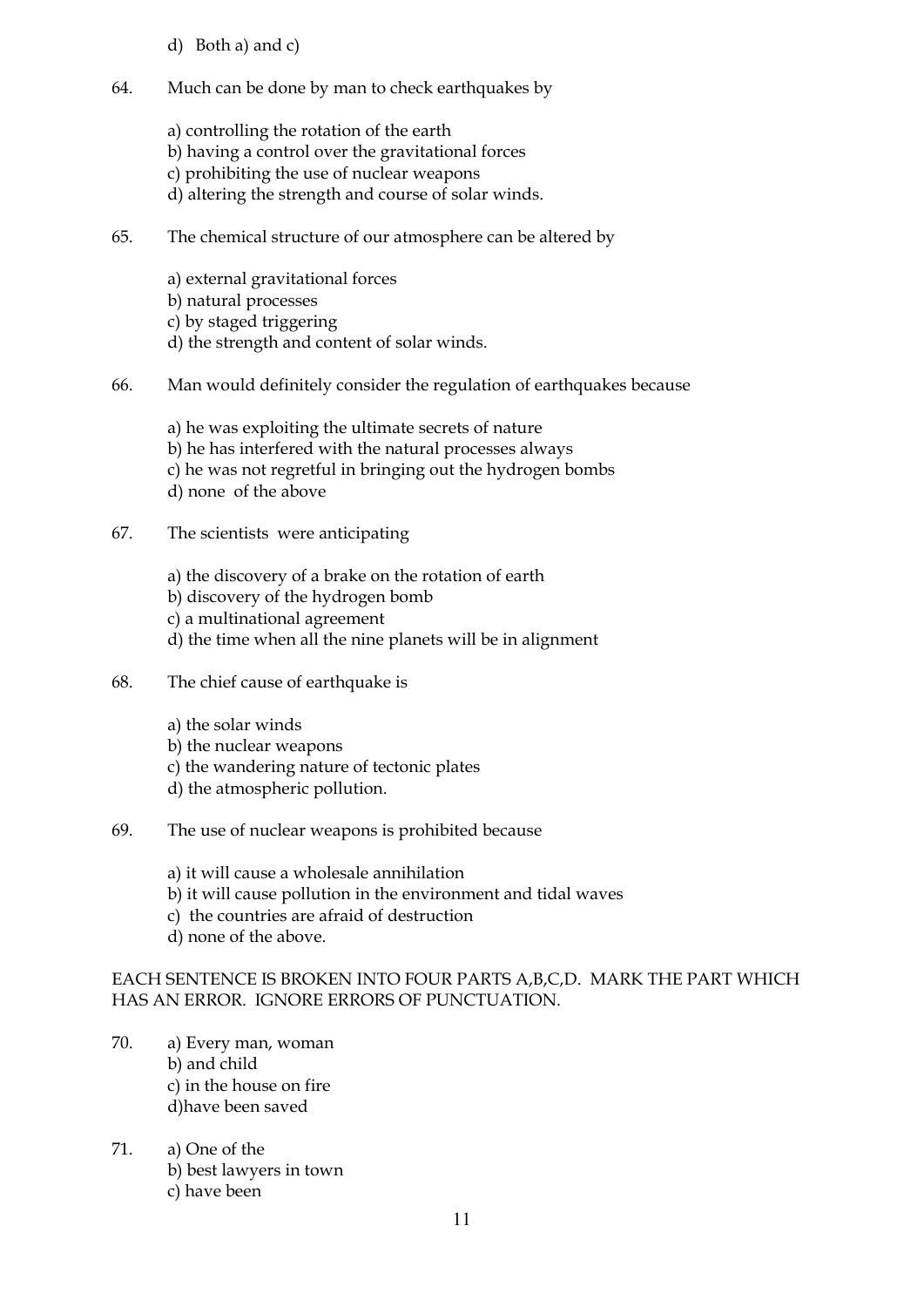d) hired

- 72. a) request you b) kindly to c) come to me d) immediately.
- 73. a) To succeed in these tests b) it is absolutely necessary c) for us d) to aim for speed and accuracy.
- 74. a) The depletion of ozone in the atmosphere b) is a reminder for all of us c) both in the dev eloped and developing world d) that they cannot continue to use contraptions which give out noxious gases.
- 75. a) A mixed economy b) is it in which c) the public sector d) and the private sector co-exist.

Pick out the most effective word from the given words to fill in the blanks to make the sentence meaningfully complete.

| a) through                                                        | b) instead | $\alpha$ ) did                                                                                                   | d) provided                                                                                                                                                                                                                                                                                                                         |  |  |
|-------------------------------------------------------------------|------------|------------------------------------------------------------------------------------------------------------------|-------------------------------------------------------------------------------------------------------------------------------------------------------------------------------------------------------------------------------------------------------------------------------------------------------------------------------------|--|--|
|                                                                   |            |                                                                                                                  |                                                                                                                                                                                                                                                                                                                                     |  |  |
| a) for                                                            | b) with    | c) by                                                                                                            | d) on                                                                                                                                                                                                                                                                                                                               |  |  |
|                                                                   |            |                                                                                                                  |                                                                                                                                                                                                                                                                                                                                     |  |  |
|                                                                   |            |                                                                                                                  | d) received                                                                                                                                                                                                                                                                                                                         |  |  |
| The peasant refused to grovel ------------ the feet of his master |            |                                                                                                                  |                                                                                                                                                                                                                                                                                                                                     |  |  |
| a) on                                                             | b) about   | c) upon                                                                                                          | d) at                                                                                                                                                                                                                                                                                                                               |  |  |
| It is dangerous to intrude ----------- the enemy's camp.          |            |                                                                                                                  |                                                                                                                                                                                                                                                                                                                                     |  |  |
| a) in                                                             | b) into    | c) on                                                                                                            | d) through                                                                                                                                                                                                                                                                                                                          |  |  |
| <b>GENERAL KNOWLEDGE</b>                                          |            |                                                                                                                  |                                                                                                                                                                                                                                                                                                                                     |  |  |
|                                                                   |            |                                                                                                                  |                                                                                                                                                                                                                                                                                                                                     |  |  |
| b) Insects                                                        |            |                                                                                                                  |                                                                                                                                                                                                                                                                                                                                     |  |  |
|                                                                   |            | a) admired<br>Entomology si the science that studies<br>a) Behavior of human beings<br>d) The formation of rocks | Deepak will be able to speak Marathi well a year from now ------------ he works hard.<br>He was charged ------------ a whole series of crimes.<br>Dilip Kumar has ------------ the film fare award for the best actor in several films.<br>b) snatched c) conferred<br>c) The origin and history of technical and scientific terms. |  |  |

82. Eritrea, which became the 182nd member of the UN in 1993, is in the continent of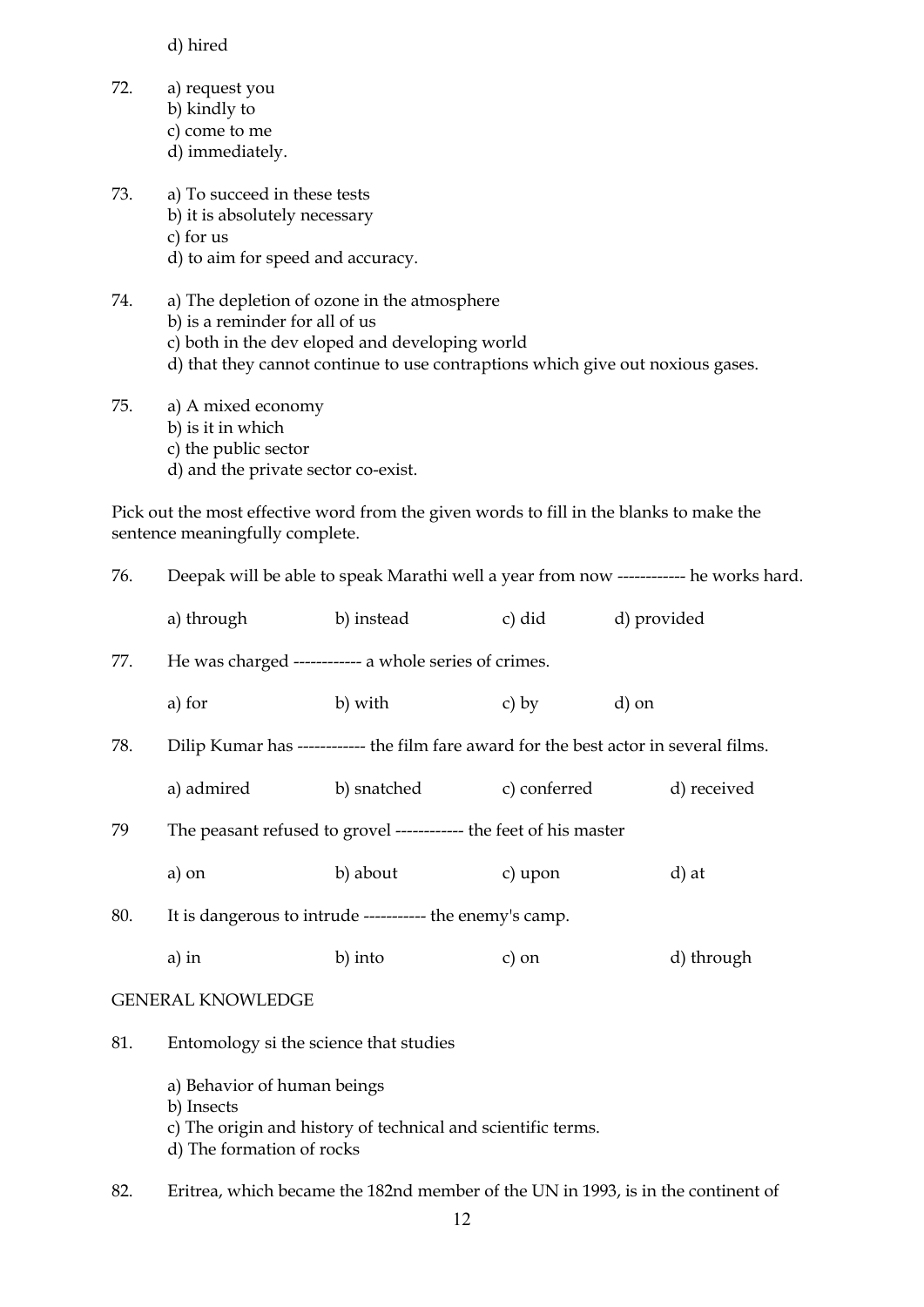|     | a) Asia                                                                                                                                      | b) Africa                                                                                                                                                        | c) Europe                                                                                                                                                   | d) Australia |
|-----|----------------------------------------------------------------------------------------------------------------------------------------------|------------------------------------------------------------------------------------------------------------------------------------------------------------------|-------------------------------------------------------------------------------------------------------------------------------------------------------------|--------------|
| 83. | FFC stands for                                                                                                                               |                                                                                                                                                                  |                                                                                                                                                             |              |
|     | a) Film Finance Corporation.<br>b) Foreign Finance Corporation<br>c) Federation of Football Council<br>d) Federation of Finance Corporation. |                                                                                                                                                                  |                                                                                                                                                             |              |
| 84. |                                                                                                                                              |                                                                                                                                                                  | Each year World Red Cross and Red Crescent Day is celebrated on                                                                                             |              |
|     | a) May 18                                                                                                                                    | b) June $8$                                                                                                                                                      | c) June $18$                                                                                                                                                | d) May $8$   |
| 85. |                                                                                                                                              |                                                                                                                                                                  | Famous sculptures depicting art of love built some time in 950 AD 1050AD are                                                                                |              |
|     | a) Jama Masjid<br>c) Khajuraho temples                                                                                                       |                                                                                                                                                                  | b) Sun temple<br>d) Mahabalipuram temples.                                                                                                                  |              |
| 86. | DRDL stands for                                                                                                                              |                                                                                                                                                                  |                                                                                                                                                             |              |
|     | d) None of the above.                                                                                                                        | a) Defense Research and Development Laboratory.<br>b) Department of Research and Development Laboratory<br>c) Differential Research and Documentation Laboratory |                                                                                                                                                             |              |
| 87. | Dr.Zakir Hussain was                                                                                                                         |                                                                                                                                                                  |                                                                                                                                                             |              |
|     | a) the first vice president of India<br>c) the first muslim president of India<br>d) first speaker of Lok Sabha.                             | b) first president of Indian National Congress                                                                                                                   |                                                                                                                                                             |              |
| 88. | Economic goods are                                                                                                                           |                                                                                                                                                                  |                                                                                                                                                             |              |
|     | d) commodities that are luxurious                                                                                                            | b) commodities that are available according to their demand                                                                                                      | a) all commodities that are limited in quantity as compared to their demand<br>c) commodities that are available more as compared to their demand           |              |
| 89. | India's first satellite is named after                                                                                                       |                                                                                                                                                                  |                                                                                                                                                             |              |
|     | a) Bhaskara I                                                                                                                                | b) Bhaskara II                                                                                                                                                   | c) Albert Einstein                                                                                                                                          | d) Aryabatta |
| 90. | vote in favour.                                                                                                                              |                                                                                                                                                                  | In UNO, the new members are admitted to the General Assembly on the<br>recommendation of ----------- and ----------- the members of General Assembly should |              |
|     | a) Security Council; two-third<br>b) Security Council; - one-third                                                                           |                                                                                                                                                                  |                                                                                                                                                             |              |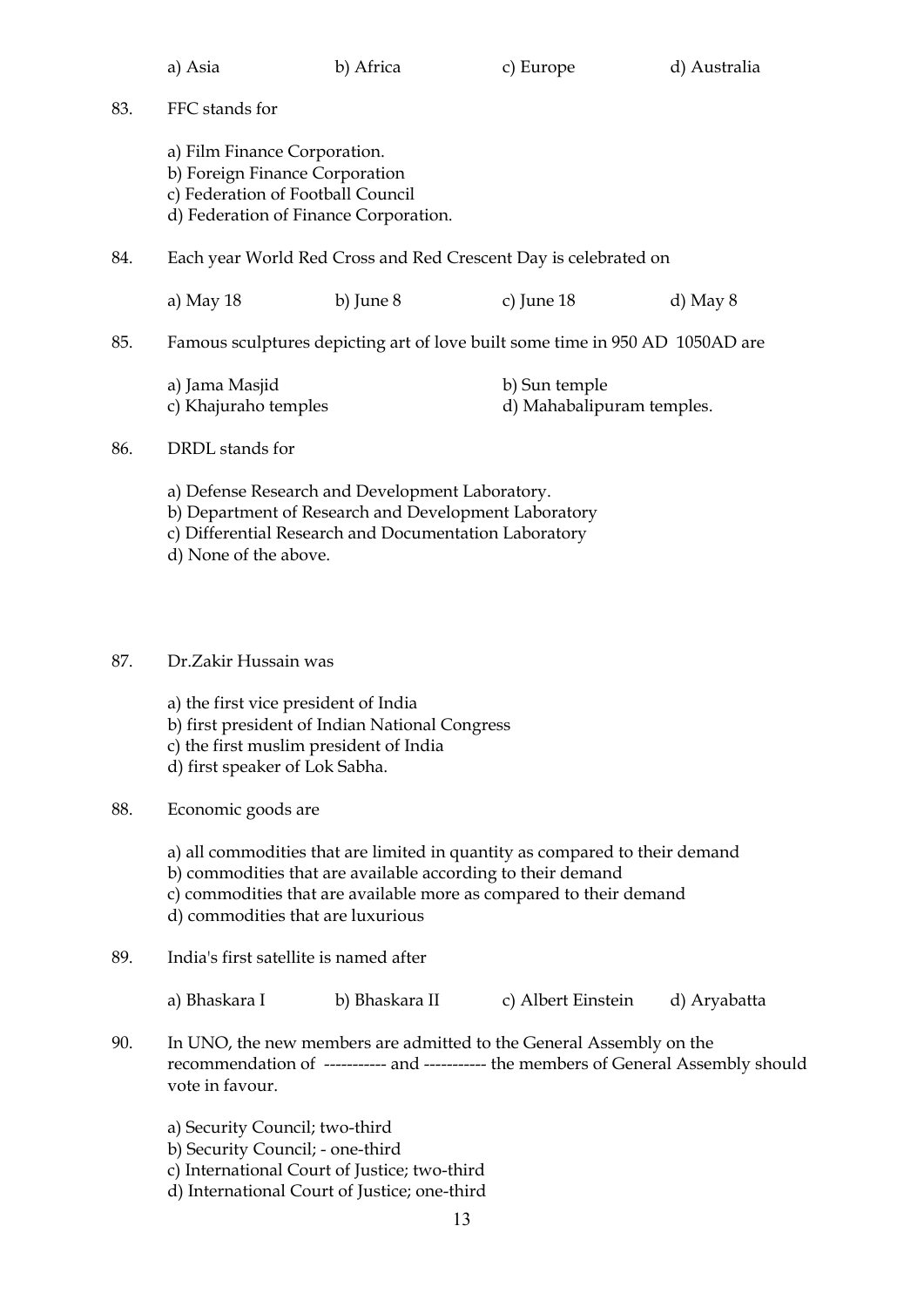91. Normally the Commonwealth Games are held at intervals of

| a) 3 years | b) 4 years                     |
|------------|--------------------------------|
| c) 5 years | d) There is no fixed interval. |

- 92. Of the blood groups A, B, AB and O, which one is transfused into a person whose blood group is A?
	- a) Group A only b) Group B only c) Group A and O d) Group AB only
- 93. Recession is

.

- a) slowing down of economic activity over a limited period
- b) period during which unemployment may rise and demand and output may fall, leading to slump in trade
- c) period that results from accumulation of unsold goods, owing to fall in demand
- d) all of the above.
- 94. The members of the Raja Sabha are elected by
	- a) the people
	- b) Lok Sabha
	- c) Elected members of the Legislative Assembly
	- d) Elected members of the Legislative Council.
- 95. Which State now has 75 districts?
	- a) Uttar Pradesh b) Tamil Nadu c) Karnataka d) Madhya Pradesh.
- 96. Which one among the following led to the Greece economic crisis 2010?

 a) Sudden depreciation of Euro b) Unrestricted spending and cheap loans c) Our flow of foreign capital due to political unrest. d) Excessive borrowing from IMF.

- 97. Which county did Ravi Shastri play for?
	- a) Glam organ b) Leicestershire c) Gloucestershire d) Lancashire
- 98. Who was the first Indian to reach the semi final in Wimbledon Tennis Championship?

 a) Ramesh Krishnan b) Ramanathan Krishnan c) Laender Paes d) Mahesh Bhupati

99. The 'Dronachrya Award' is given to ----?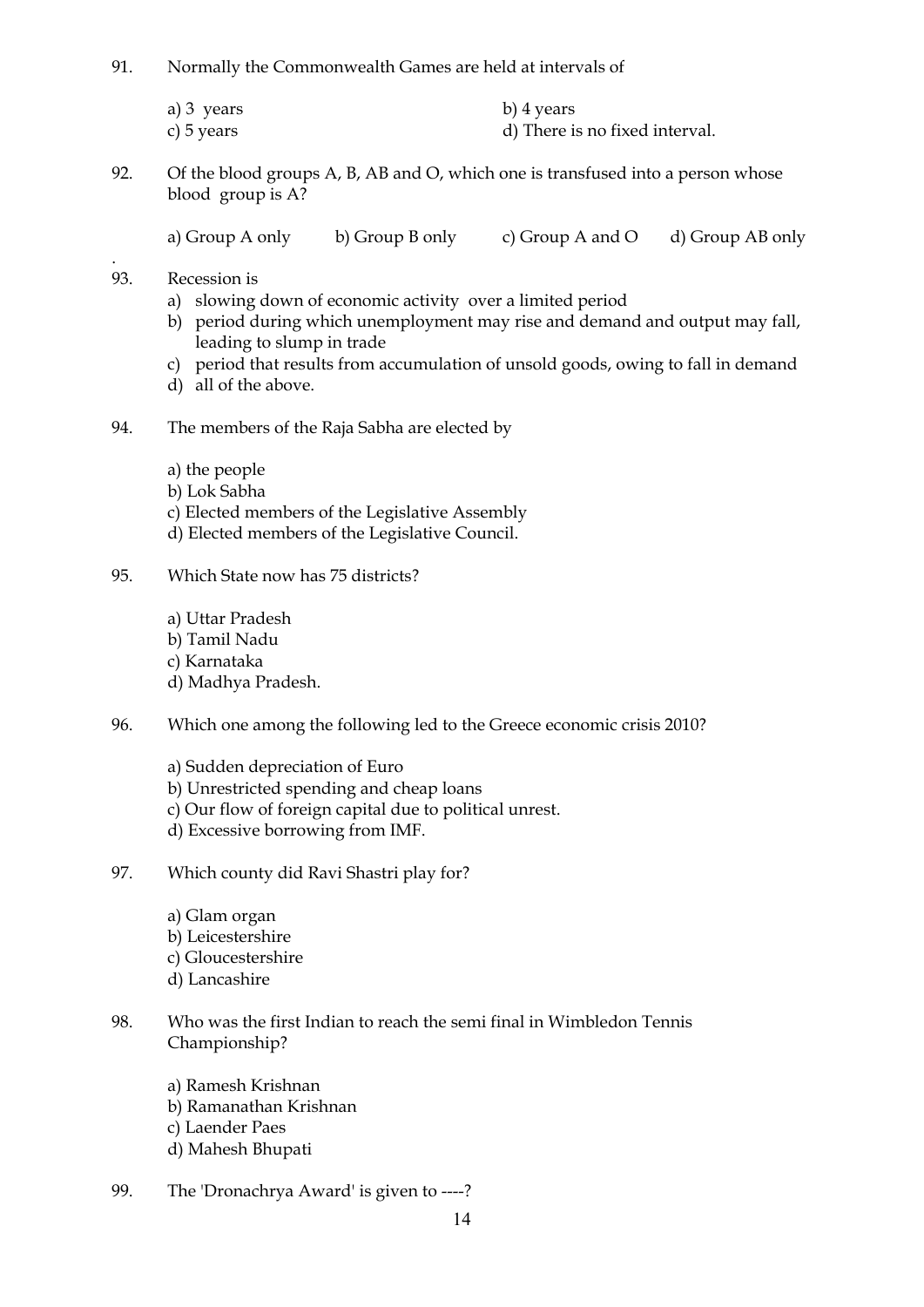|      | a) Sportsmen | b) Umpires                                         | c) Sports Editors | d) Coaches |
|------|--------------|----------------------------------------------------|-------------------|------------|
| 100. |              | Where did the first ODI match was played in India? |                   |            |
|      | a) New Delhi | b) Ahmedabad                                       | c) Kolkata        | d) Mumbai  |

\*\*\*\*\*\*\*\*\*